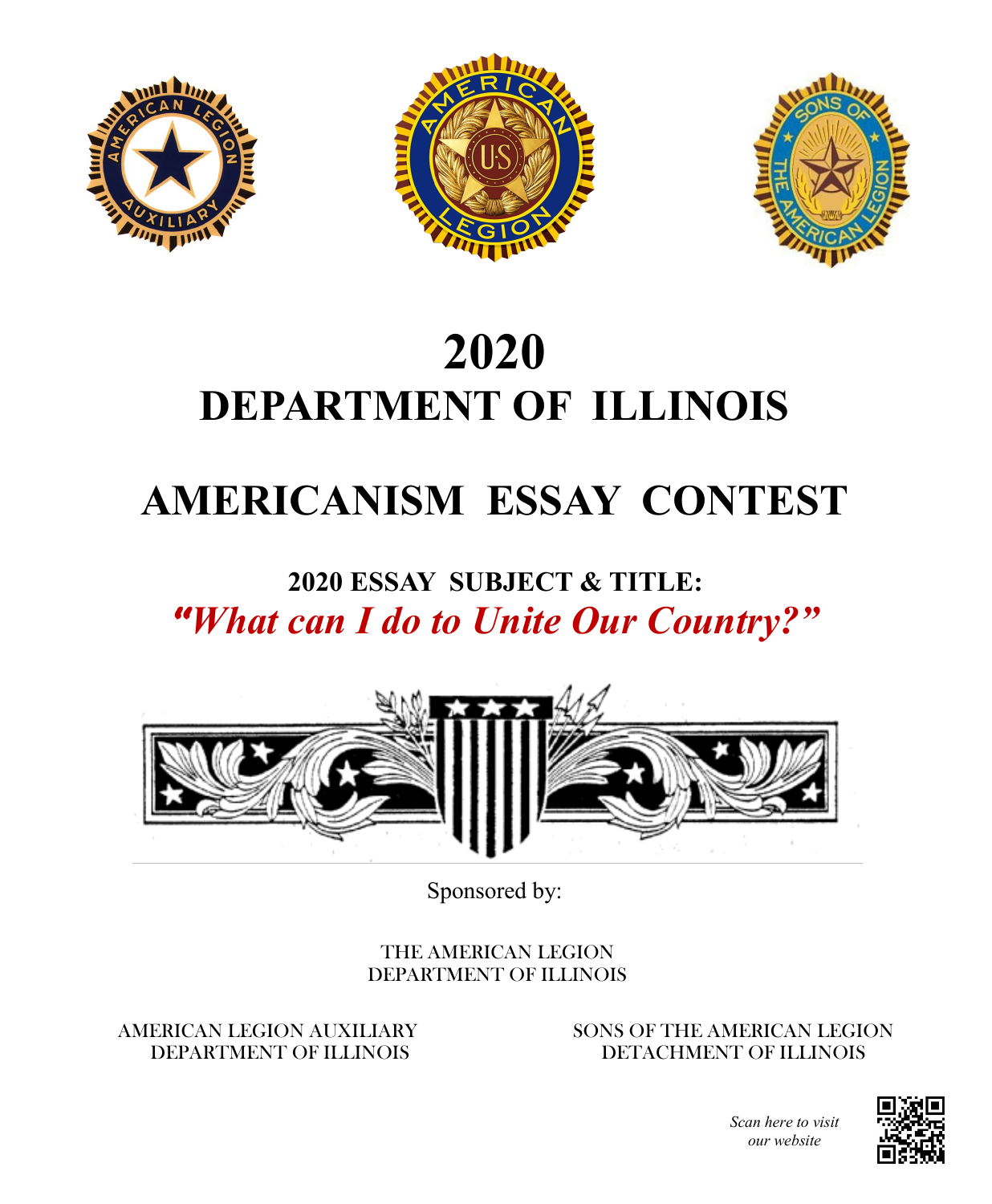### *The 2020 Essay Contest Subject and Title is:*

The American Legion - Department of Illinois, American Legion Auxiliary and Sons of The American Legion are co-sponsors of this AMERICANISM ESSAY CONTEST.

It's purpose is to aid the schools of Illinois in the teaching of AMERICANISM and GOOD CITIZENSHIP.

#### **THREE CLASSES**

The contest is divided into the following three classes.

CLASS I - 7th and 8th grades CLASS II - 9th and 10th grades CLASS III - 11th and 12th grade

**All Illinois School students in the 7th and 8th grades and Junior and Senior High School are invited to participate in this contest. All contestants must be a lawful permanent resident of the United States of America and a bona fide student in a Junior or Senior High School. Home schooled will be competing at their own grade level according to age.** *Eligible participants in the contest shall be citizens or lawful permanent residents of the United States.* **Competition will be on a Post, Unit or Squadron level and continue on to the Auxiliary District and Division level. Division 1st place winners in each class will compete for the following State Awards.**

#### **AWARDS**

CLASS III 1st Place \$1200.00 Scholarship 2nd Place \$ 700.00 Scholarship 3rd Place \$ 400.00 Scholarship 4th Place \$ 375.00 Scholarship 5th Place \$ 300.00 Scholarship CLASS II 1st Place \$200.00 Cash Award 2nd Place \$175.00 Cash Award 3rd Place \$150.00 Cash Award 4th Place \$125.00 Cash Award 5th Place \$100.00 Cash Award CLASS I 1st Place \$200.00 Cash Award 2nd Place \$175.00 Cash Award 3rd Place \$150.00 Cash Award 4th Place \$125.00 Cash Award 5th Place \$100.00 Cash Award

#### **DEADLINES FOR ENTRIES**

The essay must reach the local American Legion Post, American Legion Auxiliary Unit, or SAL Squadron by:

#### **FEBRUARY 7, 2020**

(first Friday in February)

ESSAYS MUST BE SENT TO THE LOCAL POST, UNIT OR SQUADRON!

Essays received from schools MUST be judged by \*\*Post, Unit or Squadron and only the 1st place winning essay from each Class forwarded by **March 1st** to the respective **District AUXILIARY Chairman,** District AUXILIARY Chairman judge essays and send 1st Place winners to the respective **Division AUXILIARY Chairman** by **April 1st.** Division AUXILIARY Chairman judge essays and send 1st Place winners to **Department AUXILIARY Chairman** by **May 1st**. Names and addresses may be obtained by calling Department Auxiliary Headquarters - (309)-663-9366 *\*\*Reminder: ONLY ONE ENTRY PER CLASS PER POST NUMBER IS SENT ON TO THE DISTRICT CHAIRMAN.*

#### **CONTEST RULES**

**IDENTIFICATION: Essay entry must include —**

- **Title page with Essay subject name on it**
- **Students name and home address (including city, state, zip)**
- **Grade in school**
- **Name of school**
- **Name of sponsoring Post, Unit or Squadron.**  *ALL the above information MUST PRECEDE THE ESSAY!*

**LENGTH: The essay shall be no more than 500** 

**words in length (***not counting a, an, and, the***).**

**FORMAT: The essay may be either typed on a typewriter or through Word Processing or written in ink on regular theme paper. No decorative borders, pictures or other graphics. Pages must be numbered at the center bottom, starting with the first page of the essay and paper-clipped together (***PLEASE—No staples***).** 

**IMPORTANT: All essays must be submitted to a local American Legion Post, American Legion Auxiliary Unit or Sons of The American Legion Squadron.**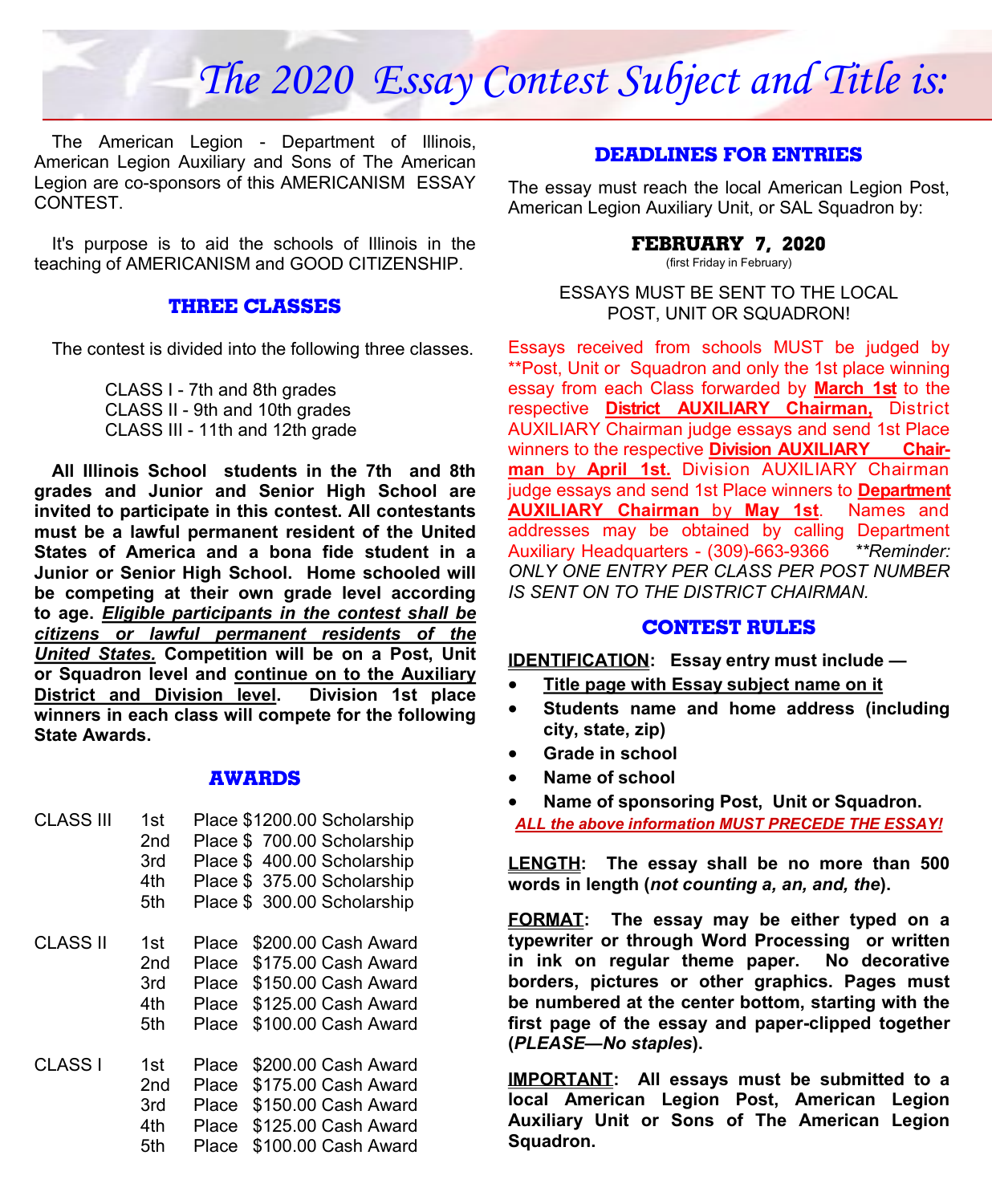## *The 2020 Essay Contest Subject and Title is: "What can I do to Unite Our Country?"*

#### **BASIS FOR JUDGING**

|              |                |                                | Points - Total |            |
|--------------|----------------|--------------------------------|----------------|------------|
| $\mathbf{1}$ | Content        |                                |                |            |
|              | $\mathsf{A}$ . | Originality and                |                |            |
|              |                | Presentation                   | 25             |            |
|              | $\mathbf{B}$ . | Relation to                    |                |            |
|              |                | topic                          | 15             |            |
|              | C.             | Essay must be                  |                |            |
|              |                | factual                        | 10             | 50         |
| 2.           |                | Organization of Subject Matter |                |            |
|              | $A_{\cdot}$    | Unity (avoid                   |                |            |
|              |                | irrelevant matter)             | 10             |            |
|              | $\mathbf{B}$ . | Emphasis (good                 |                |            |
|              |                | proportion and                 |                |            |
|              |                | arrangement of parts)          | 10             |            |
|              | C.             | Coherence                      |                |            |
|              |                | (clearness)                    | 10             | 30         |
| 3.           | Correct Usage  |                                |                |            |
|              | $\mathsf{A}$ . | Choice of words                |                |            |
|              |                | (free from overused            |                |            |
|              |                | expressions)                   | 10             |            |
|              | $\mathbf{B}$ . | <b>Effective sentences</b>     |                |            |
|              |                | (correct grammar,              |                |            |
|              |                | spelling, punctuation          |                |            |
|              |                | and neatness)                  | 10             | 20         |
| TOTAL        |                |                                |                | <b>100</b> |

#### **PRINCIPLES OF AMERICANISM**

*The characteristic which distinguishes our form of government from others is the recognition of the truth that the inherent and fundamental rights of its people are derived from God and not from governments, dictators or majorities.*

*These inalienable rights, which are the gifts to its people from their Creator, are Freedom of Worship; Freedom of Speech and Press; Freedom of Assemblage; Freedom to Work in such occupation as the experience, training and qualifications of its people may enable them to secure and hold; Freedom to enjoy the fruits of their work, which means the protection of the property rights; and the Right to pursue their happiness so long as they do not harm others in the pursuit of happiness.*

#### **AMERICANISM -- DEFINITIONS**

*AMERICANISM is Love of America - loyalty to its institutions as the best yet devised by its people to secure life, liberty, individual dignity and happiness; and the willingness to defend our Flag against all enemies, foreign and domestic.*

*AMERICANISM is a vital, active living force, Americanism means peace, strength, the will and the courage to live as free people in a free land. It means a friendly hand to people everywhere who respect our institutions and our thinking. It is not a word. It is a cause, a way of life, a challenge and a hope in this world of turmoil.*

*AMERICANISM is an ideal of loyal patriotism, religious tolerance, righteous freedom, fearless courage, honest integrity, abiding faith in the commanding destiny of the United States, and a fathomless love for the principles which led our forefathers to found this country.*

*AMERICANISM is complete and unqualified loyalty to the ideals of government set forth in the Bill of Rights, the Declaration of Independence, and the Constitution of the United States. It is respect for, and ready obedience to, duly constituted authority and the laws of the land. It is freedom without license, religion without bigotry, charity without bias or race hatred, love of Flag and a readiness to defend that for which it stands against every alien and subversive influence from without or within.*

*AMERICANISM is an unfailing love of country, loyalty to its institutions and ideals; eagerness to defend it against all enemies; individual allegiance of the Flag; and a desire to secure the blessings of liberty to ourselves and posterity.*